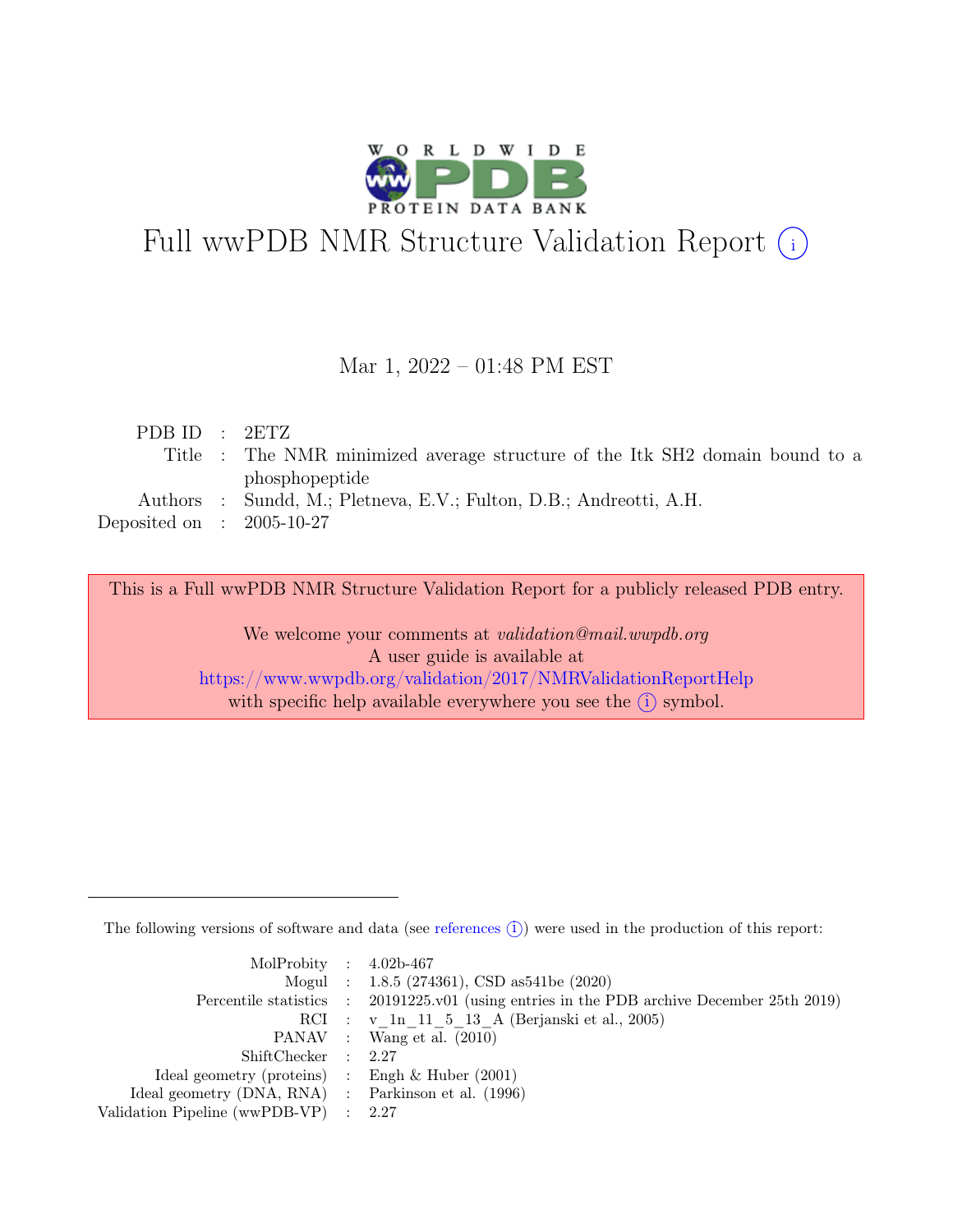## 1 Overall quality at a glance  $(i)$

The following experimental techniques were used to determine the structure: SOLUTION NMR

The overall completeness of chemical shifts assignment was not calculated.

There are no overall percentile quality scores available for this entry.

The table below summarises the geometric issues observed across the polymeric chains and their fit to the experimental data. The red, orange, yellow and green segments indicate the fraction of residues that contain outliers for  $\geq$ =3, 2, 1 and 0 types of geometric quality criteria. A cyan segment indicates the fraction of residues that are not part of the well-defined cores, and a grey segment represents the fraction of residues that are not modelled. The numeric value for each fraction is indicated below the corresponding segment, with a dot representing fractions  $\epsilon = 5\%$ 

| Mol | $\vert$ Chain $\vert$ Length $\vert$ | Quality of chain |
|-----|--------------------------------------|------------------|
|     | 109                                  | 100%             |
|     |                                      | 100%             |

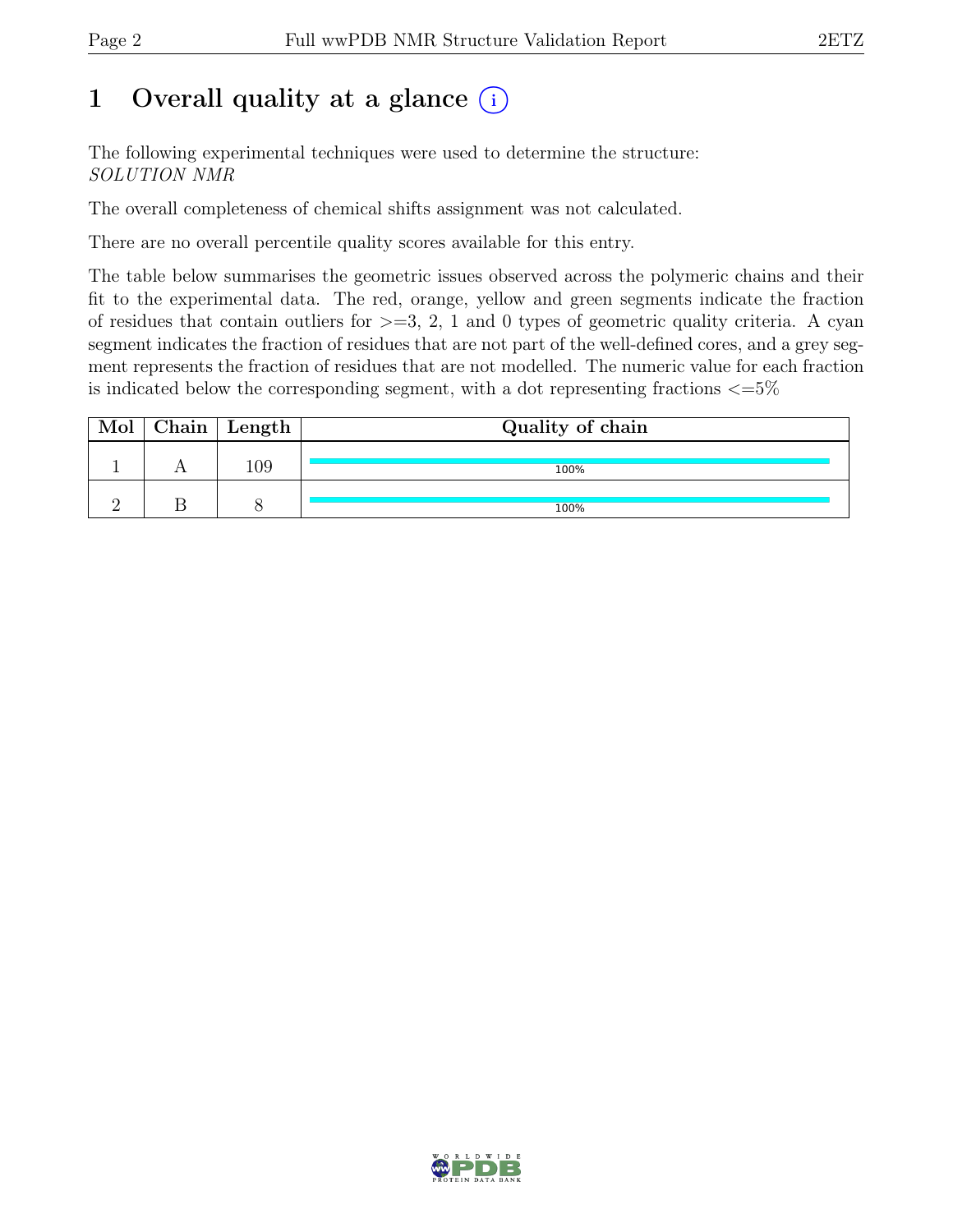### 2 Ensemble composition and analysis  $(i)$

This entry contains 1 models. Identification of well-defined residues and clustering analysis are not possible.

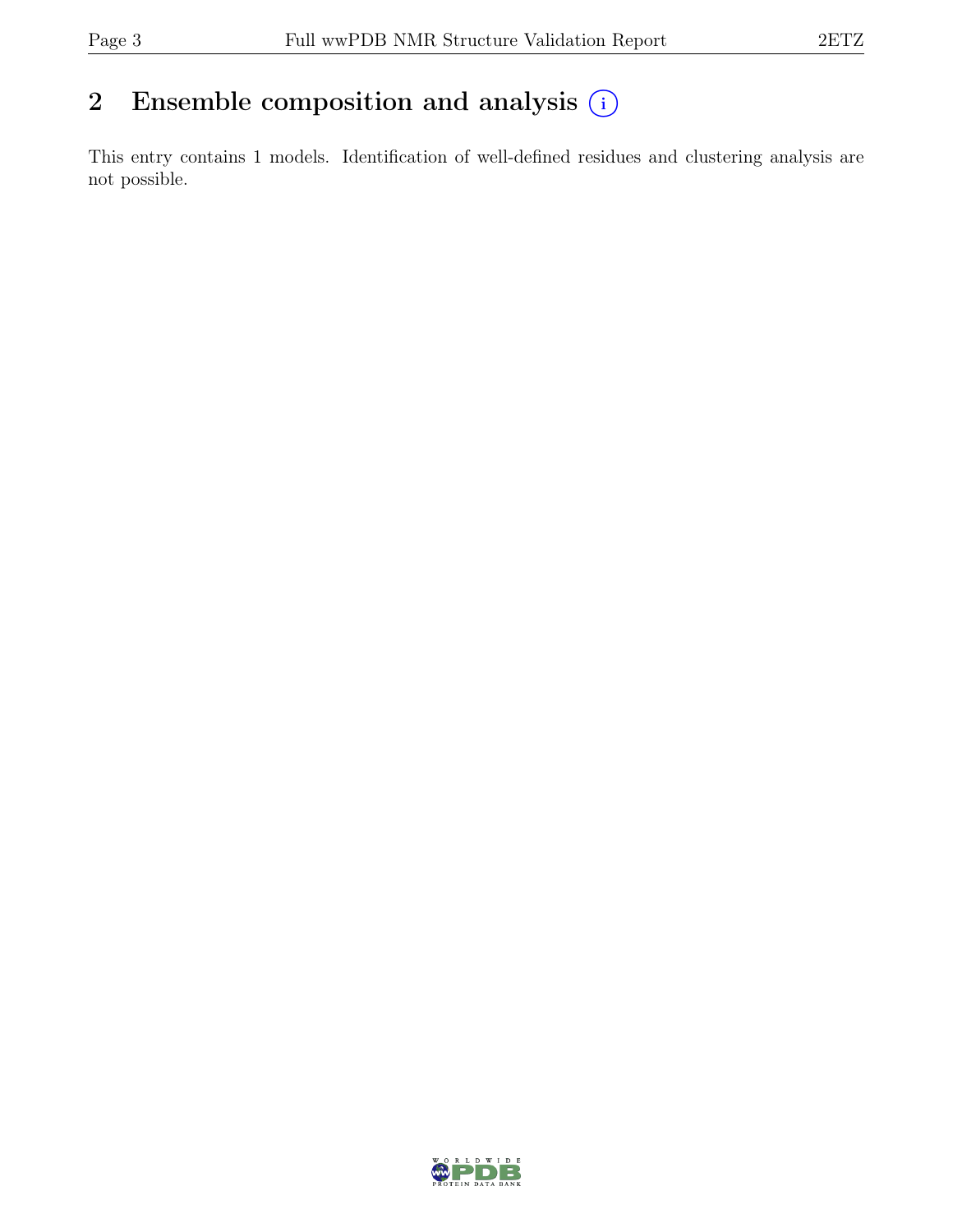## 3 Entry composition (i)

There are 2 unique types of molecules in this entry. The entry contains 1857 atoms, of which 915 are hydrogens and 0 are deuteriums.

• Molecule 1 is a protein called Tyrosine-protein kinase ITK/TSK.

| Mol | Chain   Residues |       | $\rm{Atoms}$ |             |  |     |  | Trace |
|-----|------------------|-------|--------------|-------------|--|-----|--|-------|
|     | 109              | Fotal |              |             |  |     |  |       |
|     |                  | 1761  |              | 567 875 150 |  | 166 |  |       |

There is a discrepancy between the modelled and reference sequences:

|  | Chain   Residue   Modelled   Actual |        | Comment                         | Reference |
|--|-------------------------------------|--------|---------------------------------|-----------|
|  | <b>GLY</b>                          | $\sim$ | cloning artifact   UNP $Q03526$ |           |

• Molecule 2 is a protein called Lymphocyte cytosolic protein 2 phosphopeptide fragment.

| Mol | Chain   Residues | $\rm{Atoms}$   |  |              |  | <b>Trace</b> |  |  |
|-----|------------------|----------------|--|--------------|--|--------------|--|--|
|     |                  | $_{\rm Total}$ |  | $\mathbf{H}$ |  |              |  |  |
|     |                  | 96             |  | 40           |  | 15           |  |  |

There is a discrepancy between the modelled and reference sequences:

|  | Chain   Residue   Modelled   Actual |      | Comment                       | Reference |
|--|-------------------------------------|------|-------------------------------|-----------|
|  | <b>PTR</b>                          | TYR. | modified residue   UNP Q60787 |           |

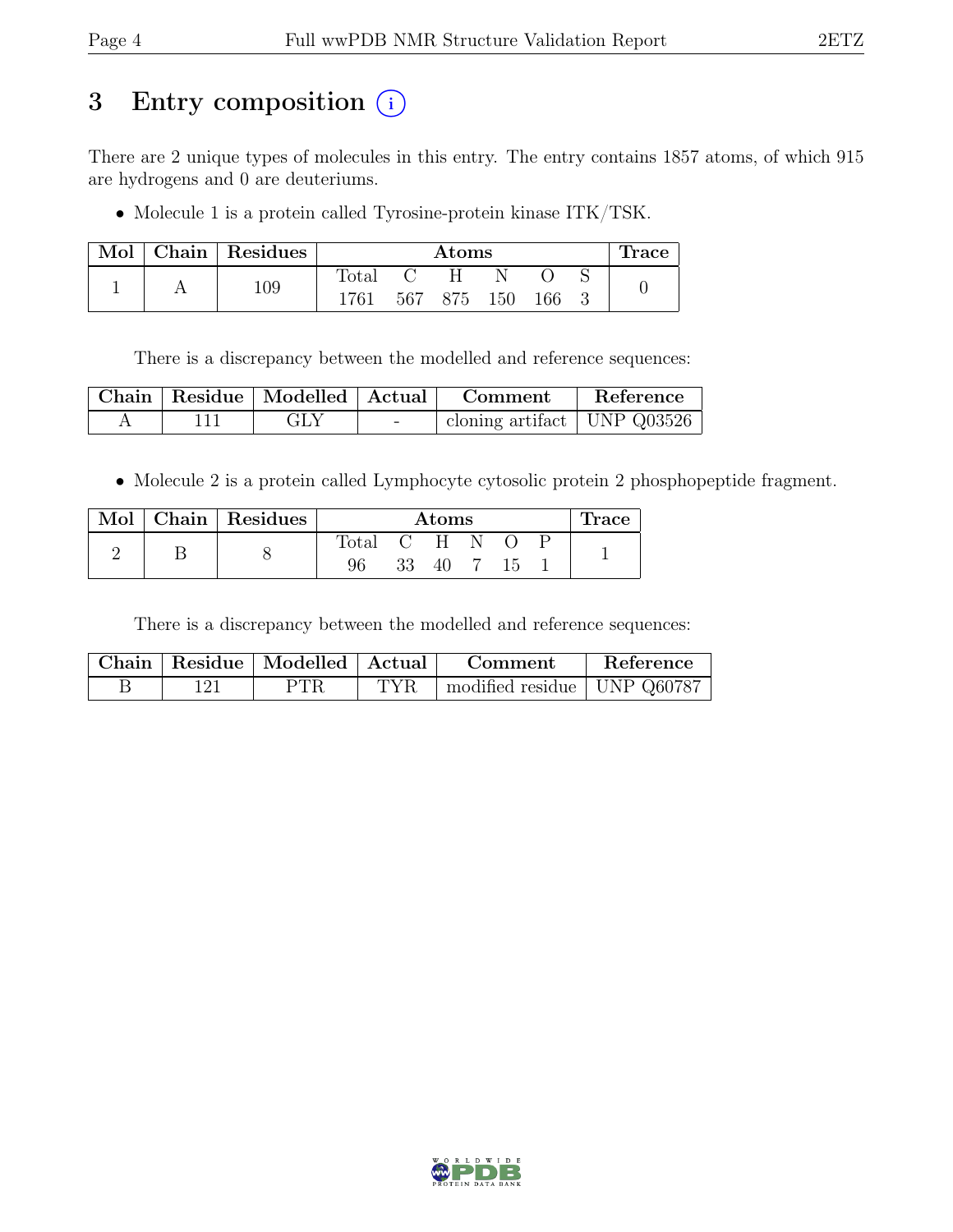## 4 Residue-property plots (i)

These plots are provided for all protein, RNA, DNA and oligosaccharide chains in the entry. The first graphic is the same as shown in the summary in section 1 of this report. The second graphic shows the sequence where residues are colour-coded according to the number of geometric quality criteria for which they contain at least one outlier: green  $= 0$ , yellow  $= 1$ , orange  $= 2$  and red  $=$ 3 or more. Stretches of 2 or more consecutive residues without any outliers are shown as green connectors. Residues which are classified as ill-defined in the NMR ensemble, are shown in cyan with an underline colour-coded according to the previous scheme. Residues which were present in the experimental sample, but not modelled in the final structure are shown in grey.

• Molecule 1: Tyrosine-protein kinase ITK/TSK

Chain A: 100% a<br>ក្នុងមកដូន  $\frac{1}{2}$ E<br>W  $\mathfrak{p}_2$ n<br>2 K14 S15  $\frac{6}{11}$  $\frac{2}{15}$ R18  $\frac{9}{2}$  $\frac{8}{2}$ A21  $\frac{22}{2}$ K23 L24 L25 L26  $\overline{27}$ T28 ဌ  $\frac{8}{2}$  $\Xi$ G32 A33 F34 M35  $\frac{8}{5}$ R37 D38 S39 R40 T41 P42 G43 T44 Y45 T46 V47 S48 V49 E E E E E E E E E E E E P59 မ<br>ဗ I61 K62 Y64 H65 I66 K67 E68 T69 N70 D71 S72 P73 K74 R75 Y76 Y77 V78 A79 E80 K81 Y82 V83 F84 D85 S86 I87 P88 L89 L90 I91 Q92 Y93 H94 Q95 Y96 N97 G98 G99 G100 L101 V102 T103 R104 L105 R106 Y107 P108 V109 C110 G111 H63

• Molecule 2: Lymphocyte cytosolic protein 2 phosphopeptide fragment

Chain B:

100%



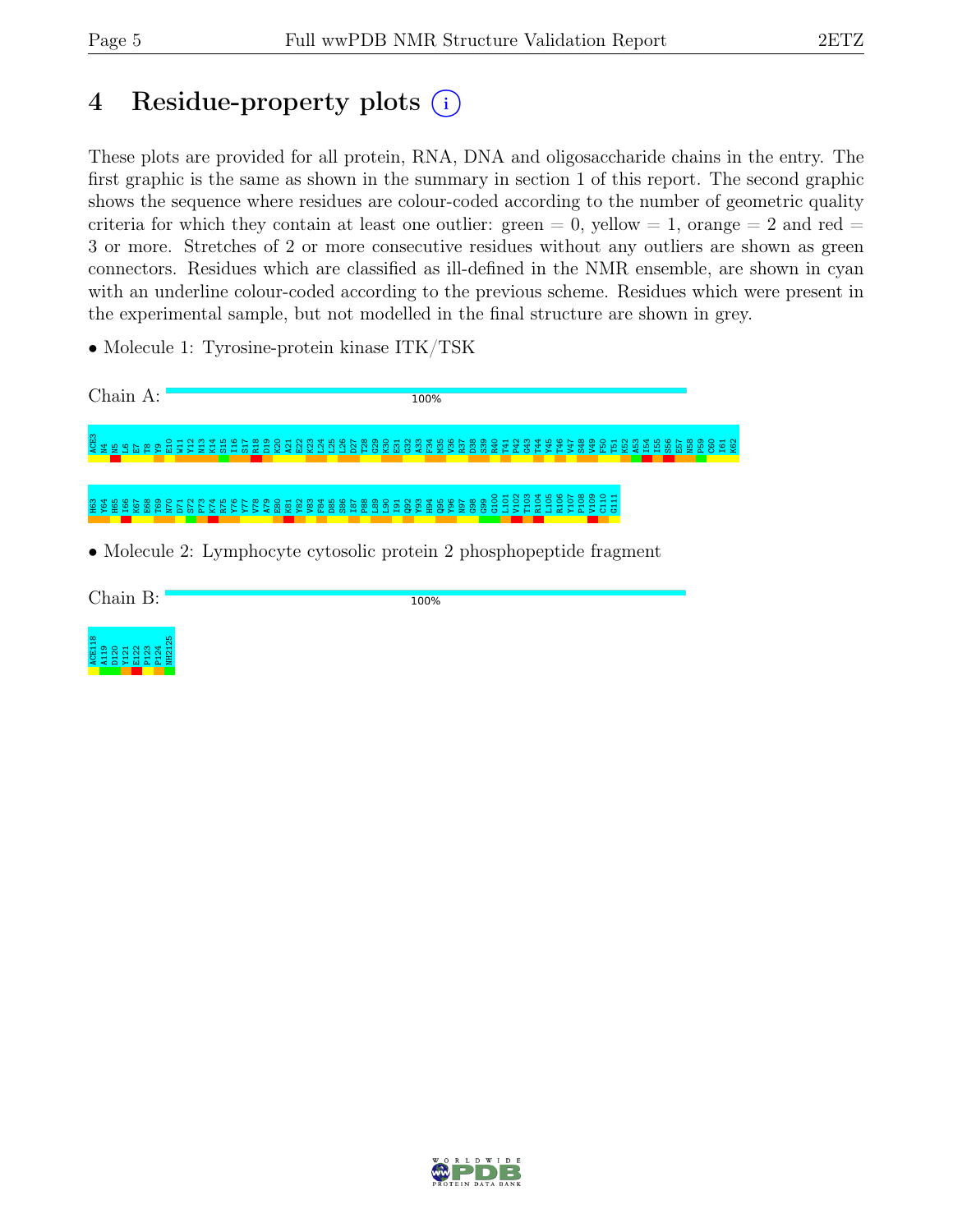## 5 Refinement protocol and experimental data overview  $(i)$

The models were refined using the following method: *Distance geometry simulated annealing was* used for refinement.

Of the 200 calculated structures, 1 were deposited, based on the following criterion: Average structure.

The following table shows the software used for structure solution, optimisation and refinement.

| $\vert$ Software name $\vert$ Classification $\vert$ Version |            |  |
|--------------------------------------------------------------|------------|--|
| - CNS                                                        | refinement |  |

No chemical shift data was provided.

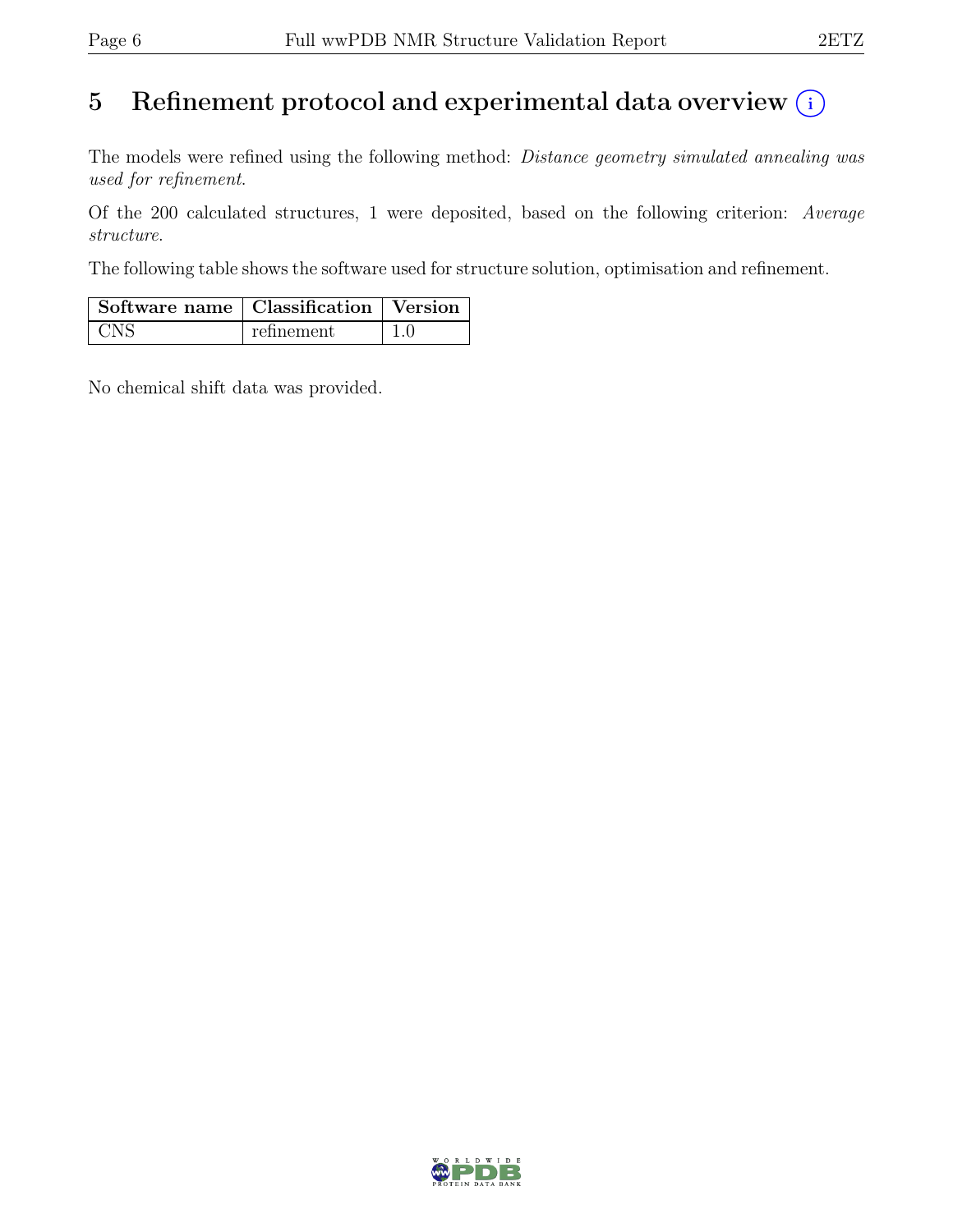# 6 Model quality  $(i)$

### 6.1 Standard geometry  $(i)$

Bond lengths and bond angles in the following residue types are not validated in this section: NH2, ACE, PTR

There are no covalent bond-length or bond-angle outliers.

There are no bond-length outliers.

There are no bond-angle outliers.

There are no chirality outliers.

There are no planarity outliers.

#### 6.2 Too-close contacts  $(i)$

In the following table, the Non-H and H(model) columns list the number of non-hydrogen atoms and hydrogen atoms in each chain respectively. The H(added) column lists the number of hydrogen atoms added and optimized by MolProbity. The Clashes column lists the number of clashes averaged over the ensemble.

|  | Mol   Chain   Non-H   H(model)   H(added)   Clashes |  |
|--|-----------------------------------------------------|--|
|  |                                                     |  |
|  |                                                     |  |
|  |                                                     |  |

The all-atom clashscore is defined as the number of clashes found per 1000 atoms (including hydrogen atoms). The all-atom clashscore for this structure is -.

There are no clashes.

### 6.3 Torsion angles  $(i)$

#### 6.3.1 Protein backbone  $(i)$

In the following table, the Percentiles column shows the percent Ramachandran outliers of the chain as a percentile score with respect to all PDB entries followed by that with respect to all NMR entries. The Analysed column shows the number of residues for which the backbone conformation was analysed and the total number of residues.

| $\operatorname{Mol}$ |  |  | Chain   Analysed   Favoured   Allowed   Outliers   Percentiles |
|----------------------|--|--|----------------------------------------------------------------|
|                      |  |  |                                                                |
|                      |  |  |                                                                |

Continued on next page...

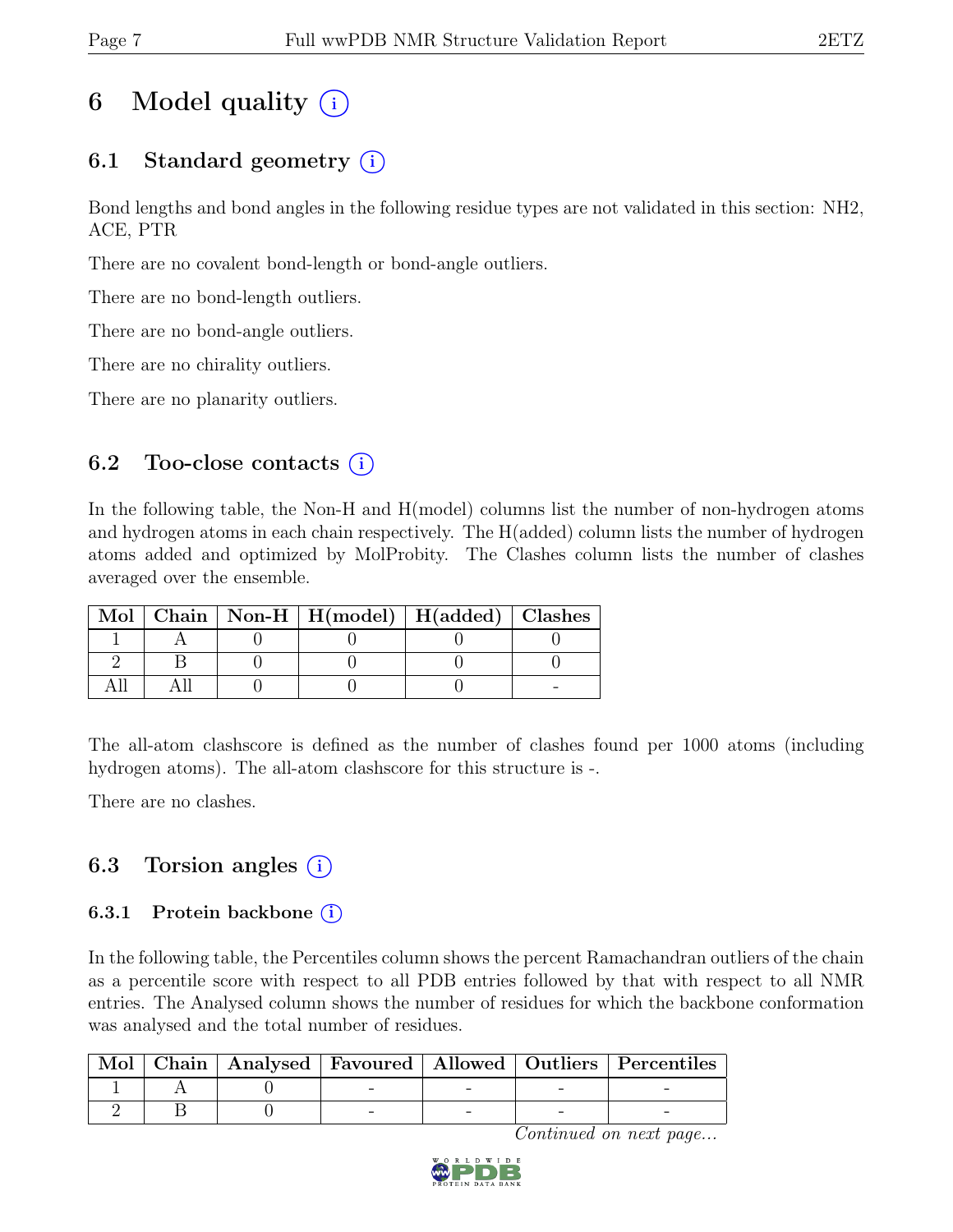Continued from previous page...

|  |  |  | Mol   Chain   Analysed   Favoured   Allowed   Outliers   Percentiles |
|--|--|--|----------------------------------------------------------------------|
|  |  |  |                                                                      |

There are no Ramachandran outliers.

#### 6.3.2 Protein sidechains  $(i)$

In the following table, the Percentiles column shows the percent sidechain outliers of the chain as a percentile score with respect to all PDB entries followed by that with respect to all NMR entries. The Analysed column shows the number of residues for which the sidechain conformation was analysed and the total number of residues.

|  |  | Mol   Chain   Analysed   Rotameric   Outliers   Percentiles |
|--|--|-------------------------------------------------------------|
|  |  |                                                             |
|  |  |                                                             |
|  |  |                                                             |

There are no protein residues with a non-rotameric sidechain to report.

#### 6.3.3 RNA  $(i)$

There are no RNA molecules in this entry.

### 6.4 Non-standard residues in protein, DNA, RNA chains (i)

1 non-standard protein/DNA/RNA residue is modelled in this entry.

In the following table, the Counts columns list the number of bonds for which Mogul statistics could be retrieved, the number of bonds that are observed in the model and the number of bonds that are defined in the chemical component dictionary. The Link column lists molecule types, if any, to which the group is linked. The Z score for a bond length is the number of standard deviations the observed value is removed from the expected value. A bond length with  $|Z| > 2$  is considered an outlier worth inspection. RMSZ is the average root-mean-square of all Z scores of the bond lengths.

|      | Mol   Type   Chain   Res   Link |     | Bond lengths            |      |         |
|------|---------------------------------|-----|-------------------------|------|---------|
|      |                                 |     | Counts   RMSZ   $\#Z>2$ |      |         |
| PTR. |                                 | 121 | 15, 16, 17              | 1.21 | $1.6\%$ |

In the following table, the Counts columns list the number of angles for which Mogul statistics could be retrieved, the number of angles that are observed in the model and the number of angles that are defined in the chemical component dictionary. The Link column lists molecule types,

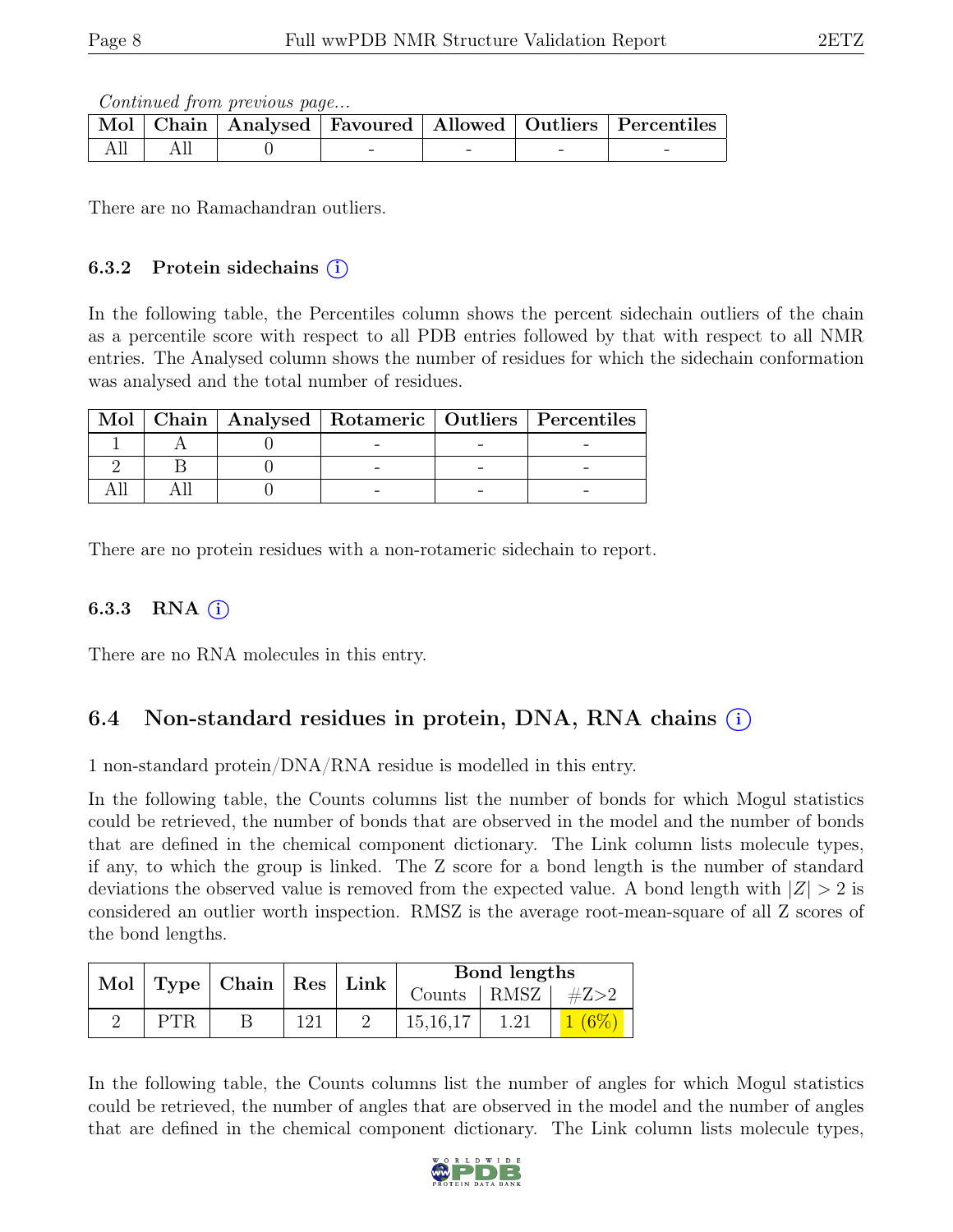if any, to which the group is linked. The Z score for a bond angle is the number of standard deviations the observed value is removed from the expected value. A bond angle with  $|Z| > 2$  is considered an outlier worth inspection. RMSZ is the average root-mean-square of all Z scores of the bond angles.

|      | Mol   Type   Chain   Res   Link |     | Bond angles             |      |  |
|------|---------------------------------|-----|-------------------------|------|--|
|      |                                 |     | Counts   RMSZ   $\#Z>2$ |      |  |
| PTR. |                                 | 121 | 19,22,24                | 1.15 |  |

In the following table, the Chirals column lists the number of chiral outliers, the number of chiral centers analysed, the number of these observed in the model and the number defined in the chemical component dictionary. Similar counts are reported in the Torsion and Rings columns. '-' means no outliers of that kind were identified.

|                 |             |  | Mol   Type   Chain   Res   Link   Chirals   Torsions   Rings |  |
|-----------------|-------------|--|--------------------------------------------------------------|--|
| $\parallel$ PTR | $\perp$ 121 |  | $\vert 0,10,11,13 \vert 0,1,1,1 \vert$                       |  |

All bond outliers are listed below.

|  |  |                          | $\mid$ Mol $\mid$ Chain $\mid$ Res $\mid$ Type $\mid$ Atoms $\mid$ Z $\mid$ Observed(A) $\mid$ Ideal(A) $\mid$ |          |
|--|--|--------------------------|----------------------------------------------------------------------------------------------------------------|----------|
|  |  | 121   PTR   P-O1P   3.39 | 1.61                                                                                                           | $1.50\,$ |

All angle outliers are listed below.

|  |  | $\mid$ Mol $\mid$ Chain $\mid$ Res $\mid$ Type $\mid$ Atoms $\mid$ Z $\mid$ Observed( <sup>o</sup> ) $\mid$ Ideal( <sup>o</sup> ) |  |        |        |
|--|--|-----------------------------------------------------------------------------------------------------------------------------------|--|--------|--------|
|  |  | 121   PTR   P-OH-CZ   4.47                                                                                                        |  | 109.43 | 123.75 |

There are no chirality outliers.

There are no torsion outliers.

There are no ring outliers.

### 6.5 Carbohydrates  $(i)$

There are no monosaccharides in this entry.

### 6.6 Ligand geometry  $(i)$

There are no ligands in this entry.

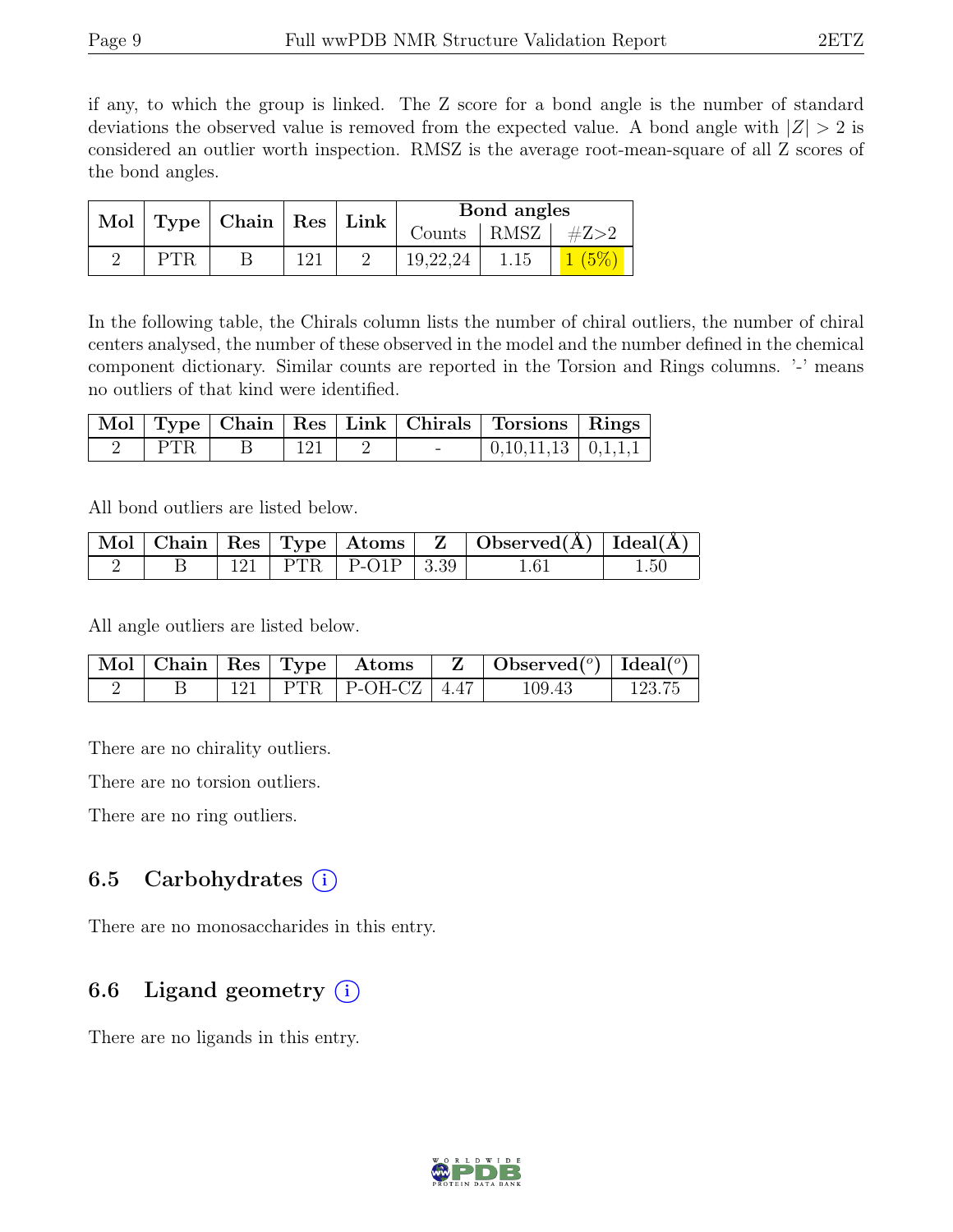### 6.7 Other polymers (i)

There are no such molecules in this entry.

### 6.8 Polymer linkage issues (i)

There are no chain breaks in this entry.